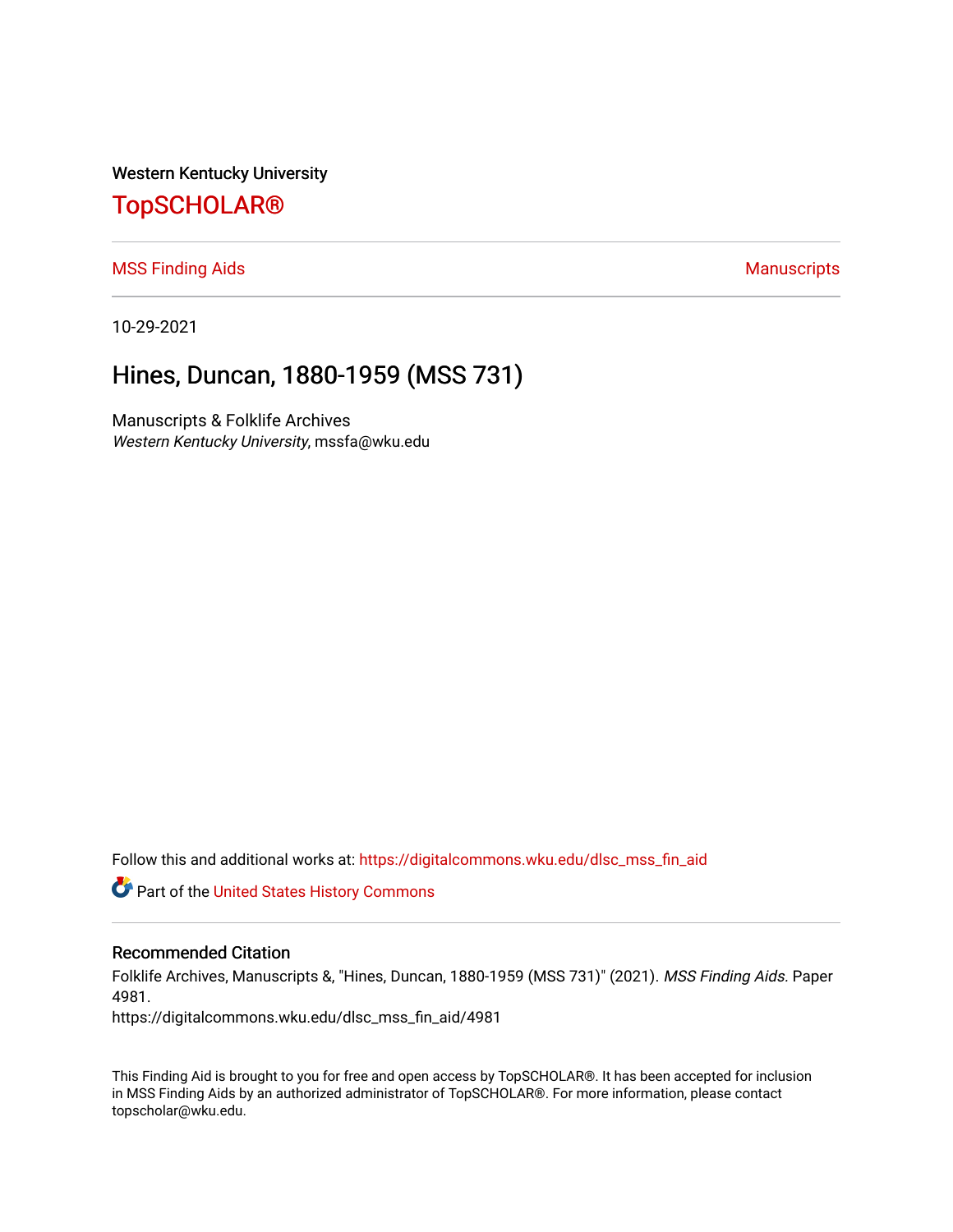Manuscripts & Folklife Archives Department of Library Special Collections Western Kentucky University Bowling Green, KY 42101-1092

#### *Descriptive Inventory*

### **MSS 731 HINES, Duncan, 1880-1959 – Relating to**

½ box. 12 folders. 87 items. 1938-2012. Originals, photocopies, photographs.

SC2021.2.16

#### *BIOGRAPHICAL NOTE*

Duncan Hines was born on 26 March 1880 in Bowling Green, Kentucky. He attended Bowling Green Business University, then began work as a traveling salesman. In the course of his travels, Hines kept notes of his favorite restaurants in a journal. Interest in his selections grew in 1935 after he and his wife sent out Christmas cards listing 167 of them in 30 states.

*Adventures in Good Eating* was Hines' first restaurant guidebook, published in 1936; a second edition followed a year later. In 1938 he published a companion guide, *Lodging for A Night*, with recommendations on hotel accommodations. Americans who increasingly took to the road for both business and leisure grew to trust Hines because of his high standards and refusal to accept payment for his reviews. Motels and restaurants, moreover, sought the "Recommended by Duncan Hines" endorsement because of its beneficial effect on business.

Hines overcame his reluctance to endorse specific products when advertising executive Roy Park approached him with an offer to create his own food products label. Hines-Park Food Corporation was formed in 1949, and the "Duncan Hines" name began to appear on ice cream. Although the name appeared on some 150 additional food products as well as grills and grilling accessories, it became most closely associated with packaged cake mixes. After Procter and Gamble's merger with Hines-Park Foods in 1956, the Duncan Hines brand expanded to include other mixes for baked goods such as cookies, brownies and muffins. Pinnacle Foods acquired the Duncan Hines brand in 2004.

Duncan Hines died on 15 March 1959 and is buried in Bowling Green's Fairview Cemetery. The guidebooks were discontinued in 1962, but "Duncan Hines" remains one of the nation's most trusted and recognizable brands.

### *COLLECTION NOTE*

This collection consists of materials relating to commemorations and celebrations in Bowling Green, Kentucky of the career of Duncan Hines. Planning and publicity materials relating to Duncan Hines Week, a series of community events held on 9-15 November 1986 to honor the fiftieth anniversary of the publication of Hines's book *Adventures in Good Eating*, include clippings, correspondence with Hines's partner Roy H. Park of Hines-Park Foods,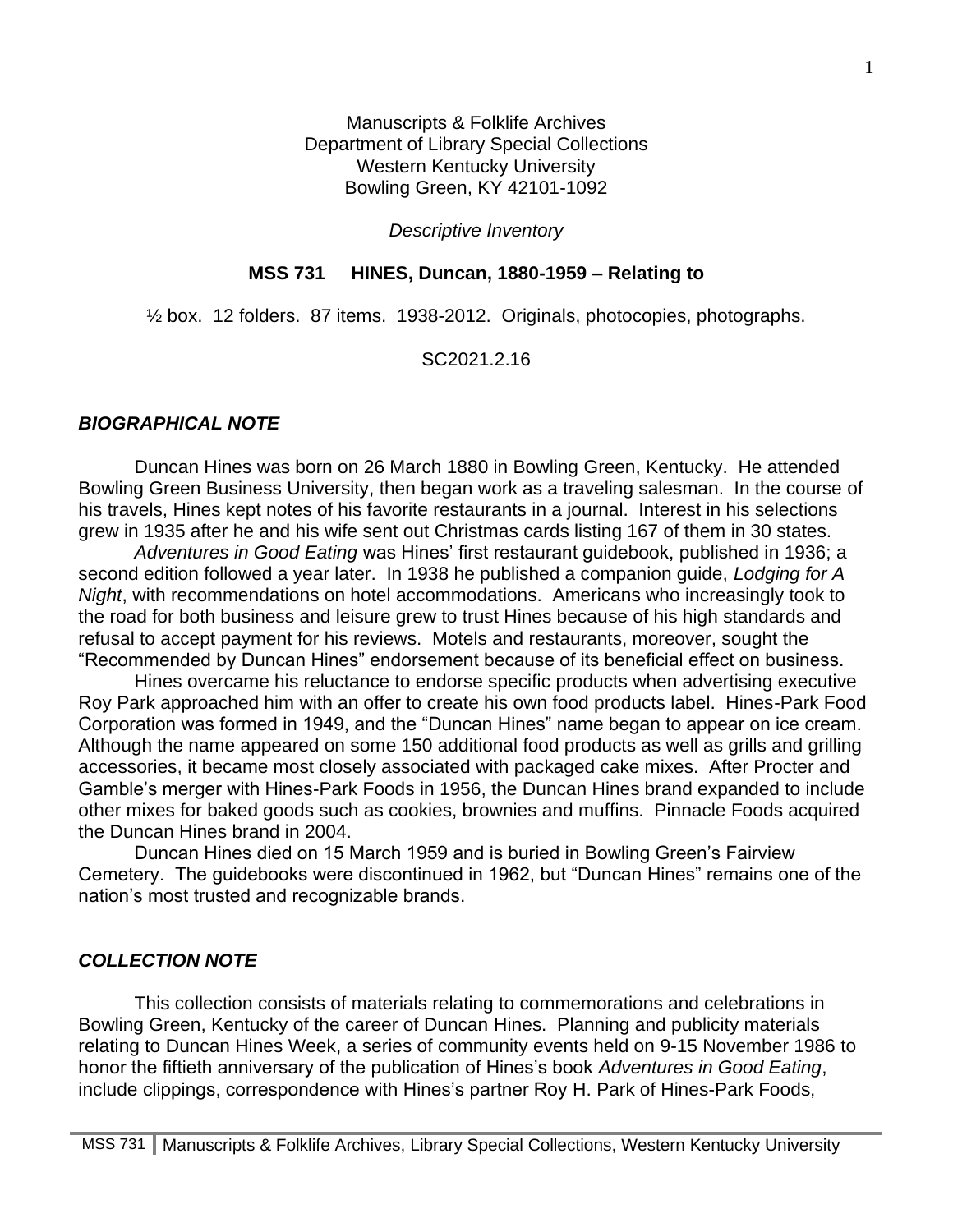proposals for recognition with a historical marker, "Hall of Fame" induction or other award, and children's coloring books based on Hines's career. Also included (Folders 11, 12) are programs relating to subsequent observances under the names Duncan Hines Celebration and Duncan Hines Festival. Materials offering a historical perspective on Hines's career include biographical data and feature articles from popular magazines (Folders 2, 9); a 1976 speech by Roy Park outlining his career in business and his partnership with Hines (Folder 3); and Hines's reports on his travel in Hawaii and Europe, with an emphasis on lodging and dining (Folder 10).

# *SHELF LIST*

| <b>BOX1</b>         | <b>Duncan Hines</b>                                                                                                                                                               | 1938-2012       | 87 items |
|---------------------|-----------------------------------------------------------------------------------------------------------------------------------------------------------------------------------|-----------------|----------|
| Folder <sub>1</sub> | Inventory                                                                                                                                                                         |                 | 1 item   |
| Folder <sub>2</sub> | Biographical data and magazine features<br>on Duncan Hines                                                                                                                        | 1938-1984, n.d. | 9 items  |
| Folder <sub>3</sub> | Roy Park – Correspondence and speech                                                                                                                                              | 1960-1988, n.d. | 9 items  |
| Folder 4            | Historical marker, recognition proposals                                                                                                                                          | n.d.            | 3 items  |
| Folder <sub>5</sub> | Duncan Hines Week - Correspondence,<br>planning                                                                                                                                   | 1986            | 14 items |
| Folder <sub>6</sub> | Duncan Hines Week - Publicity                                                                                                                                                     | 1986            | 16 items |
| Folder <sub>7</sub> | Duncan Hines coloring books                                                                                                                                                       | 1986, n.d.      | 5 items  |
| Folder <sub>8</sub> | Miscellaneous (Hines check, imprint for<br>advertisement, photos, keepsakes)                                                                                                      | 1945-1954, n.d. | 10 items |
| Folder <sub>9</sub> | Adventures in Good Eating - Pamphlet,<br>information sheet                                                                                                                        | n.d.            | 2 items  |
| Folder 10           | "Duncan Hines' report on lodging and dining<br>in Hawaii"; "Adventures Abroad: A Personal<br>Report to the Duncan Hines Family on the<br>European Tour of Duncan and Clara Hines" | 1949, n.d.      | 2 items  |
| Folder 11           | Duncan Hines Festival - Programs,<br>brochures                                                                                                                                    | 1997-1999       | 5 items  |
| Folder 12           | Duncan Hines Festival - Event programs                                                                                                                                            | 2000-2012       | 11 items |